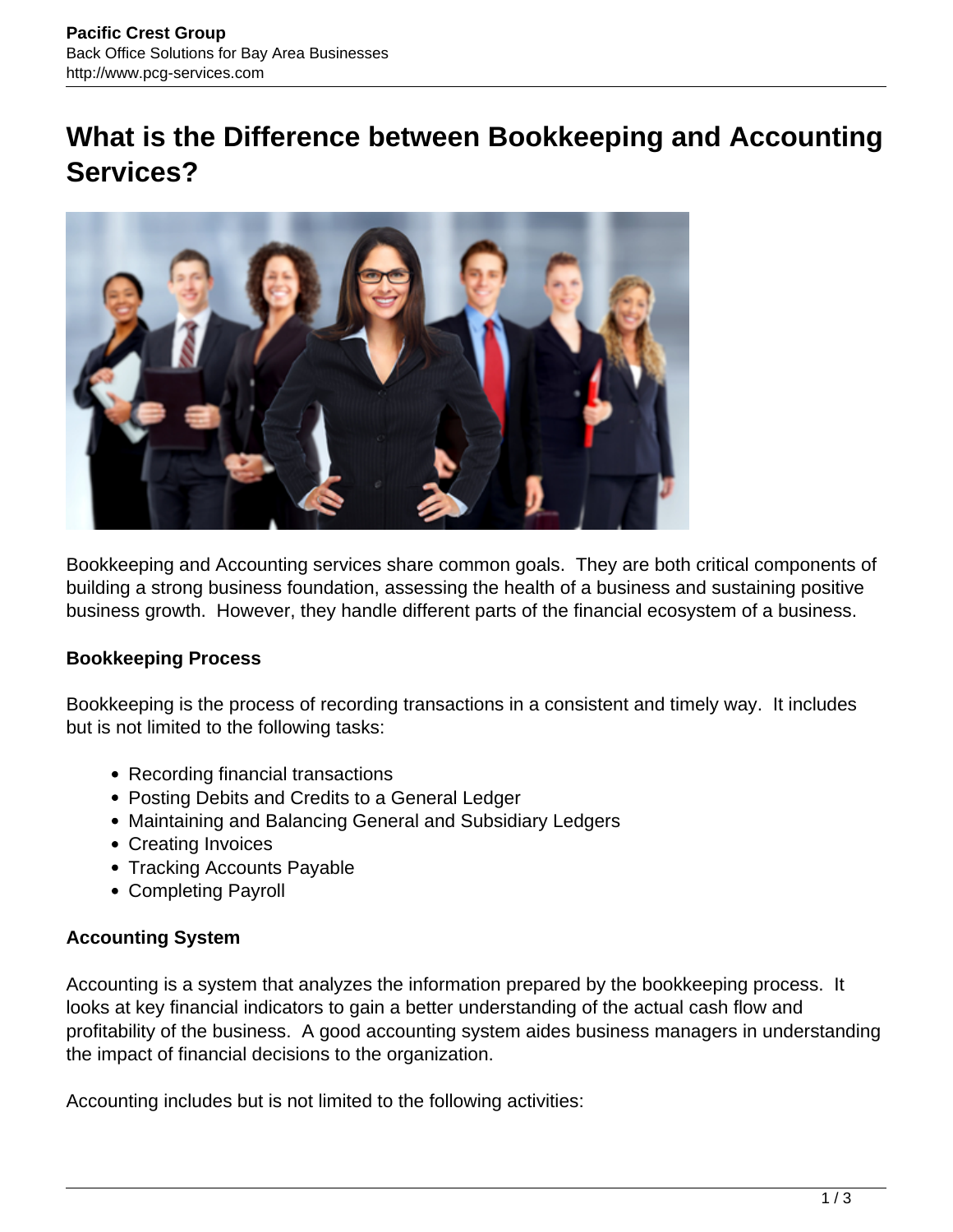- Preparing Adjusting Journal Entries
- Generating Financial Statements
- Analyzing Financial Reports
- Creating Budgets and Forecasting Models
- Filing Tax Returns

Bookkeeping is a process that records financial transactions. It is a subset of your accounting system. The accounting system interprets your bookkeeping information in order to assess the condition of a company. Accounting measures the performance of the business and reports that information to the business owners, stakeholders and investors. It is responsible for attesting to the completeness and accuracy of the financial information based on "Generally Accepted Accounting Principles (GAAP)."

## **Controller and Chief Financial Officer Roles**

Controllers are in charge of a company's accounting system. They are responsible for making sure the accounting system is running efficiently and effectively. Controllers make sure reports prepared by the accounting system are accurate, in conformance with GAAP and completed on time and within budget.

Chief Financial Officers (CFO) are responsible for creating the long-term financial strategy of the business and the ultimate health of the organization. In companies that have both a Controller and a Chief Financial Officer, the Controller reports directly to the CFO.

### **Outsourcing Bookkeeping and Accounting**

An objective and independent Financial Professional can offer sound advice on how to best proceed to fulfill the business goals you set forth. In many instances, it makes more sense to outsource your bookkeeping and accounting functions than incur the ongoing expenses of trying to handle them internally.

What to outsource and how to do it is covered in detail in the Pacific Crest Group (PCG) posting "[The Rewards of Outsourcing](http://www.pcg-services.com/resources/rewards-of-outsourcing)." Effective outsourcing allows you to focus on your core competitive advantage and revenue generation goals rather than the daily operations of your business.

# **Special Event**

Pacific Crest Group is a founding member of the Marin Business Forum. Our next meeting is Thursday, March 24, 2016 from 5 PM to 7 PM in the Drake's Landing Community Room located at 300 Drakes Landing Road in Greenbrae. Lester Rosen, Esq. will provide a number of real-world case studies where employers stepped on legal landmines that could have been easily avoided with a safe hiring program. Please go to the **[Events p](http://marinbusinessforum.com/events)age to register for this event.**